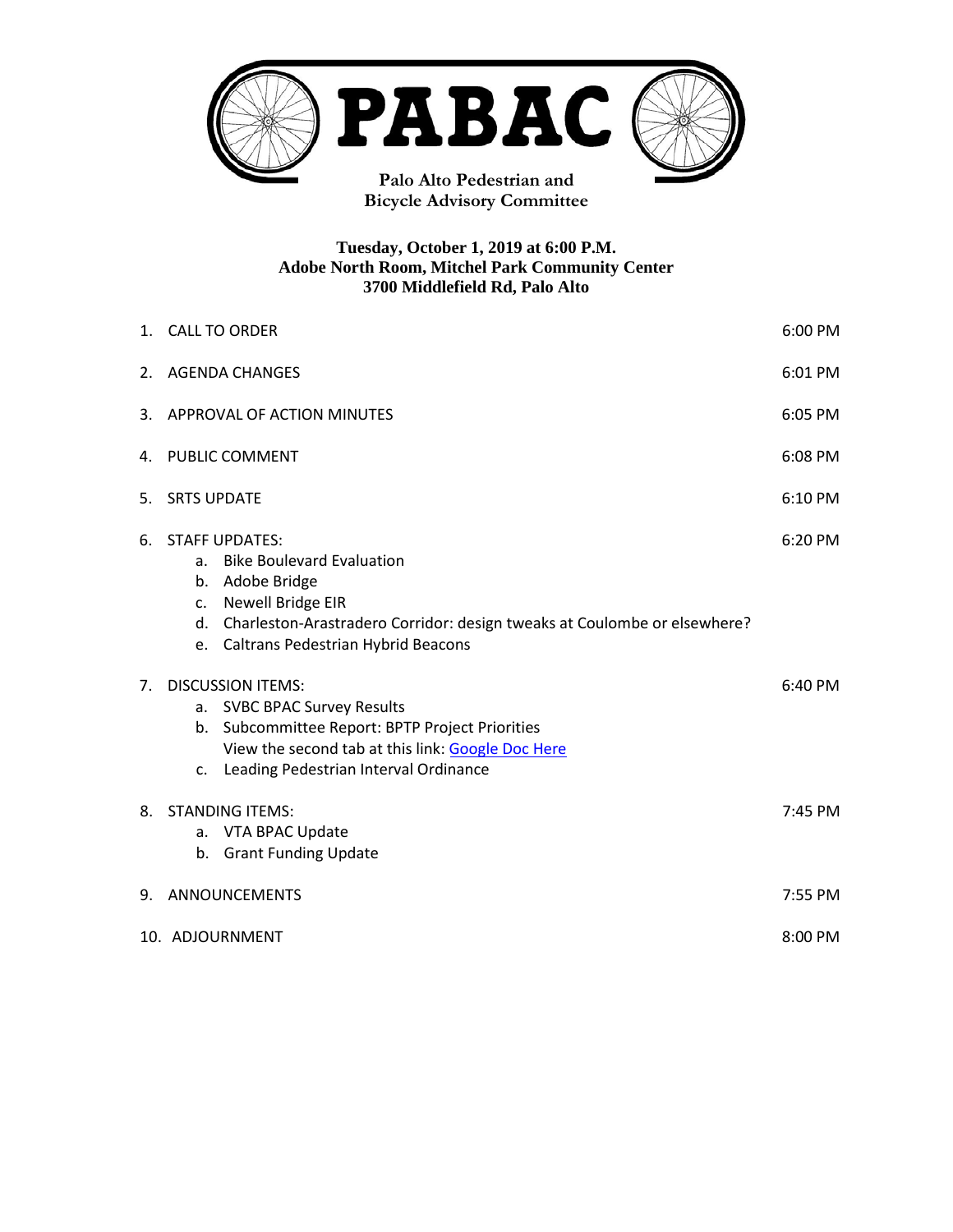| 1<br>$\overline{2}$ |                                               | <b>PABAC</b>                                                                             |  |  |
|---------------------|-----------------------------------------------|------------------------------------------------------------------------------------------|--|--|
| 3<br>$\overline{4}$ | Palo Alto Pedestrian and                      |                                                                                          |  |  |
| 5                   | <b>Bicycle Advisory Committee</b>             |                                                                                          |  |  |
| 6                   |                                               |                                                                                          |  |  |
| 7                   | <b>Tuesday, September 3, 2019</b>             |                                                                                          |  |  |
| 8                   | 6:00 P.M.                                     |                                                                                          |  |  |
| 9                   |                                               |                                                                                          |  |  |
| 10                  | MATADERO ROOM, MITCHELL PARK COMMUNITY CENTER |                                                                                          |  |  |
| 11                  | 3700 Middlefield Road, Palo Alto, CA          |                                                                                          |  |  |
| 12                  |                                               |                                                                                          |  |  |
| 13                  |                                               |                                                                                          |  |  |
| 14                  | <b>Members Present:</b>                       | Eric Nordman (Chair), Bruce Arthur, Bill Courington, Cedric de la                        |  |  |
| 15                  |                                               | Beaujardiere, David Hirsch, Art Liberman, Robert Neff, Rob Robinson,                     |  |  |
| 16                  |                                               | Steve Rock, Richard Swent, Bill Zauman                                                   |  |  |
| 17                  |                                               |                                                                                          |  |  |
| 18<br>19            | <b>Members Absent:</b>                        | Ken Joye (Vice Chair), Ann Crichton, Kathy Durham, Paul Goldstein,<br><b>Jane Rosten</b> |  |  |
| 20                  |                                               |                                                                                          |  |  |
| 21                  | <b>Staff Present:</b>                         | Philip Kamhi, Sylvia Star-Lack, Rosie Mesterhazy, Joanna Chan                            |  |  |
| 22                  |                                               |                                                                                          |  |  |
| 23                  | Guest:                                        | Owen Longstreth, Jim Poppy                                                               |  |  |
| 24                  |                                               |                                                                                          |  |  |
| 25                  | 1.                                            | CALL TO ORDER at 6:00 p.m.                                                               |  |  |
| 26                  | <b>AGENDA CHANGES</b><br>2.                   |                                                                                          |  |  |
| 27                  |                                               | Chair Nordman announced Item 7b has been continued.                                      |  |  |
| 28                  |                                               | Ms. Star-Lack added Item 6g for the Park Boulevard bike lane.                            |  |  |
|                     |                                               |                                                                                          |  |  |

# **3. APPROVAL OF ACTION MINUTES**

# **MOTION**

31 Motion by Mr. Robinson, seconded by Mr. Swent, to approve the minutes of August 6, 2019, as presented. Motion passed 8-0. Nordman abstaining. presented. Motion passed 8-0, Nordman abstaining.

# **4. PUBLIC COMMENT**

 Jim Poppy requested that PABAC members comment in writing regarding Castilleja School's Draft Environmental Impact Report (DEIR), specifically the impact of the proposed garage entry/exit at the Bryant Street Bike Boulevard. The deadline to provide comments to the Planning and Transportation Commission (PTC) regarding the DEIR is September 16.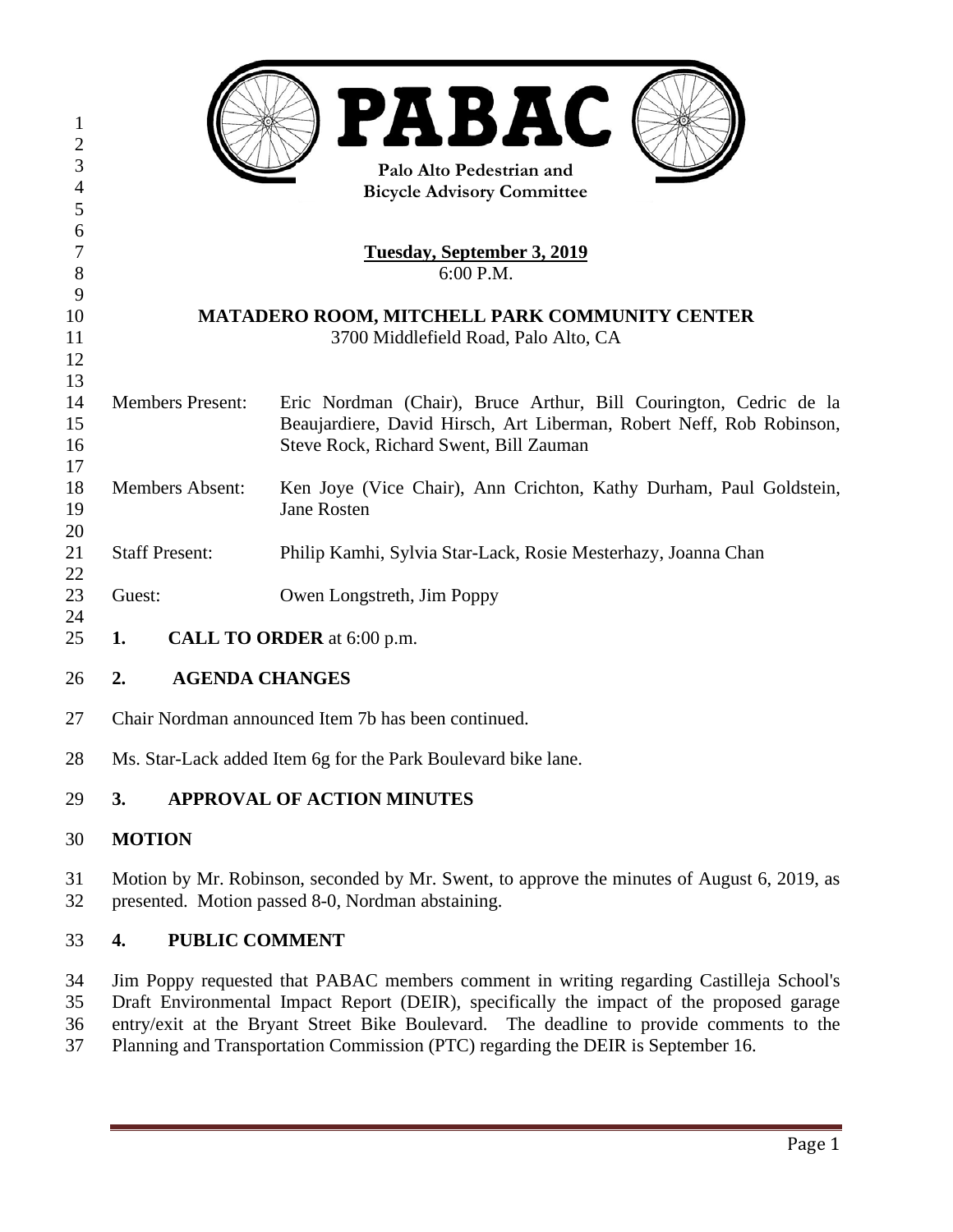# **5. SRTS UPDATE**

 Ms. Mesterhazy reported the first City/School Traffic Safety Committee meeting of the school year was well attended. During the meeting, PAUSD representatives indicated the City's evaluations help them plan school circulation patterns. School representatives were excited to hear of a Transportation Fund for Clean Air (TFCA) grant, which could be used for bike racks. City staff will help PAUSD prepare grant applications. Palo Alto Police Lieutenant/Traffic Safety Committee Member Con Maloney shared with the Traffic Safety Committee that the work on Charleston-Arastradero has improved circulation around Charleston and Carlson.

 Ms. Star-Lack advised that Mr. Goldstein and she visited Maybell to observe the morning school commute. Mr. Goldstein now understands the proposed design for the Maybell Bicycle Boulevard. The northbound movement from Clemo to Maybell could use some improvement.

# **6. STAFF UPDATES:**

# **a. CTO Introduction**

 Mr. Kamhi introduced himself. One of his goals is to learn what the community wants with respect to transportation infrastructure. At the current time, he cannot comment regarding an update of the Bike Plan. Recruitment for staff continues, and new staff is working to familiarize themselves with existing projects and programs. Data regarding bike boulevards could be presented to the Council in mid-October at the earliest.

**b. Bike Boulevard Evaluation: Counts, Bollards, Tweaks**

 Ms. Star-Lack stated staff will conduct counts before beginning construction of future bike boulevards. Staff will explore moving the existing bollards at Louis and Amarillo. Staff continues to refine bike boulevards when possible.

Mr. Swent suggested at a minimum staff could wrap the bollards with reflective tape.

Chair Nordman explained that PABAC reviewed the original positions of the bollards, but staff

decided the positions were too close to vehicles. Relocating the bollards gave rise to the current

concerns for bicyclists.

 In response to questions, Ms. Star-Lack was unsure whether PABAC would have an opportunity to review the staff report for the Ross Road project. Staff has obtained data, but it needs a final review and verification before it is released. Ms. Mesterhazy advised that SRTS staff is preparing a parent survey, and wording the questions and achieving the right tone is challenging. Staff considered surveying high school students, but a self-selecting sample could result in biased or skewed responses. Mr. Kamhi indicated the PTC may review the Ross Road data.

 Mr. de la Beaujardiere suggested staff may want PABAC to review the data prior to presenting it to the Council.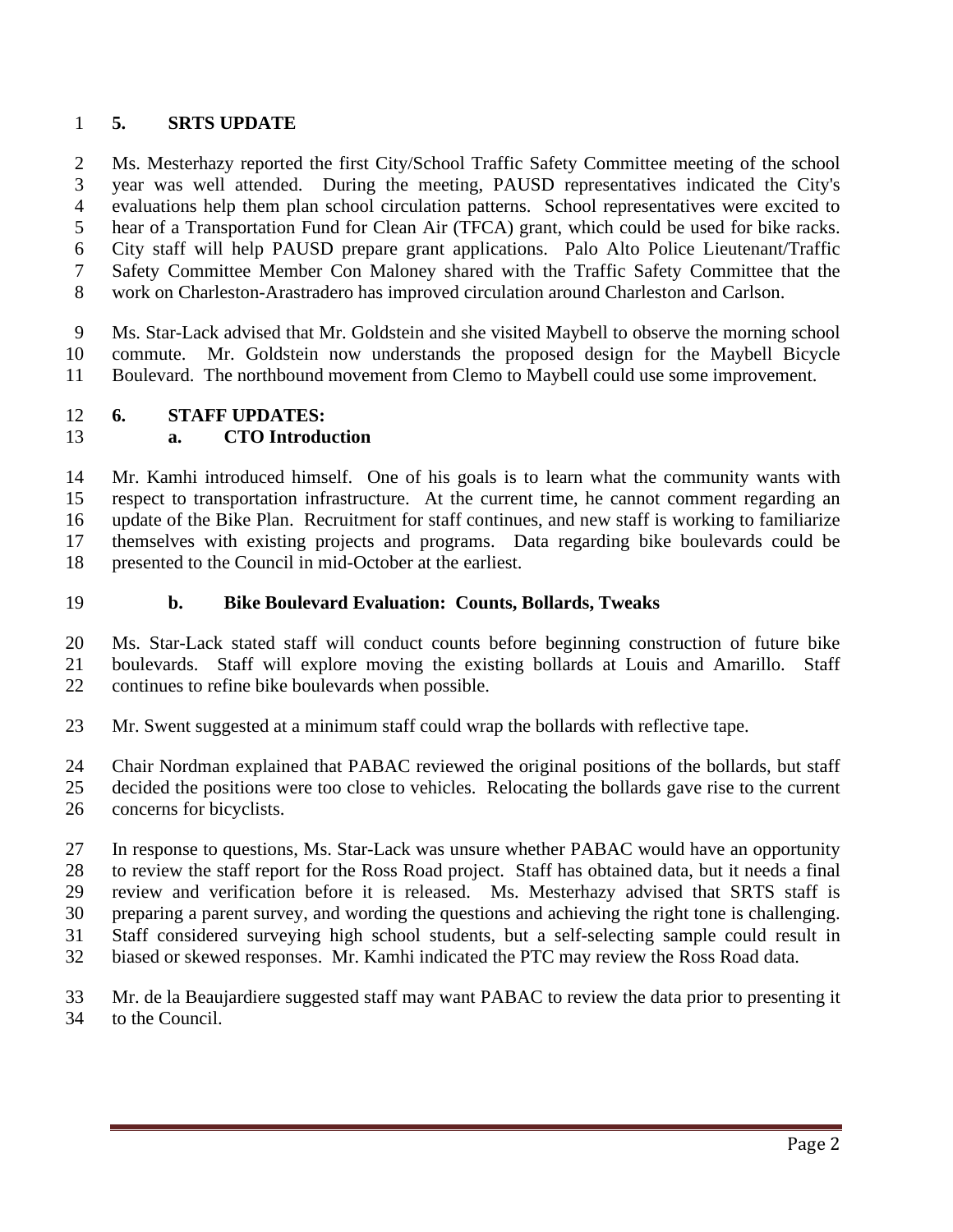# **c. Adobe Bridge**

 Ms. Star-Lack reported the project has been released for bids. Bids will be opened on September 25. Council approval of a construction contract could occur in October.

# **d. Newell Bridge EIR**

 Ms. Star-Lack advised that the comment period for the DEIR ended on July 30. Staff and consultants will prepare responses to comments and are continuing efforts to advance the project. Certification of the EIR may occur in December. Public access will not be available during construction. Construction within the creek is scheduled to occur over five months, and the project is scheduled for completion in approximately 18 months. A traffic control plan will be in effect during construction.

#### **e. Charleston-Arastradero Corridor**

 Ms. Star-Lack indicated concrete work for median curbs is complete for Phases I and II. Barricades have been installed at the end of each median along the corridor and will remain until landscape work is complete. Public Works and the Office of Transportation will monitor improvements to determine whether changes are needed.

#### **f. Caltrans Pedestrian Hybrid Beacons**

- Ms. Star-Lack stated she would provide an update once she receives it.
- **g. Park Boulevard Bike Lane**
- Ms. Star-Lack related that the bike lanes between Page Mill and Olive are too narrow and will be fixed.
- Ms. Star-Lack introduced Senior Transportation Planner Joanna Chan.
- Ms. Chan reported she is working on an application for a TFCA grant to fund the Crosstown shuttle. Awards should be announced by the end of the year.

#### **7. DISCUSSION ITEMS:**

#### **a. Subcommittee Report: BPTP Project Priorities**

 Chair Nordman advised that the subcommittee needs to meet again before PABAC considers the priorities.

#### **b. SVBC BPAC Survey Results**

[This item was continued.]